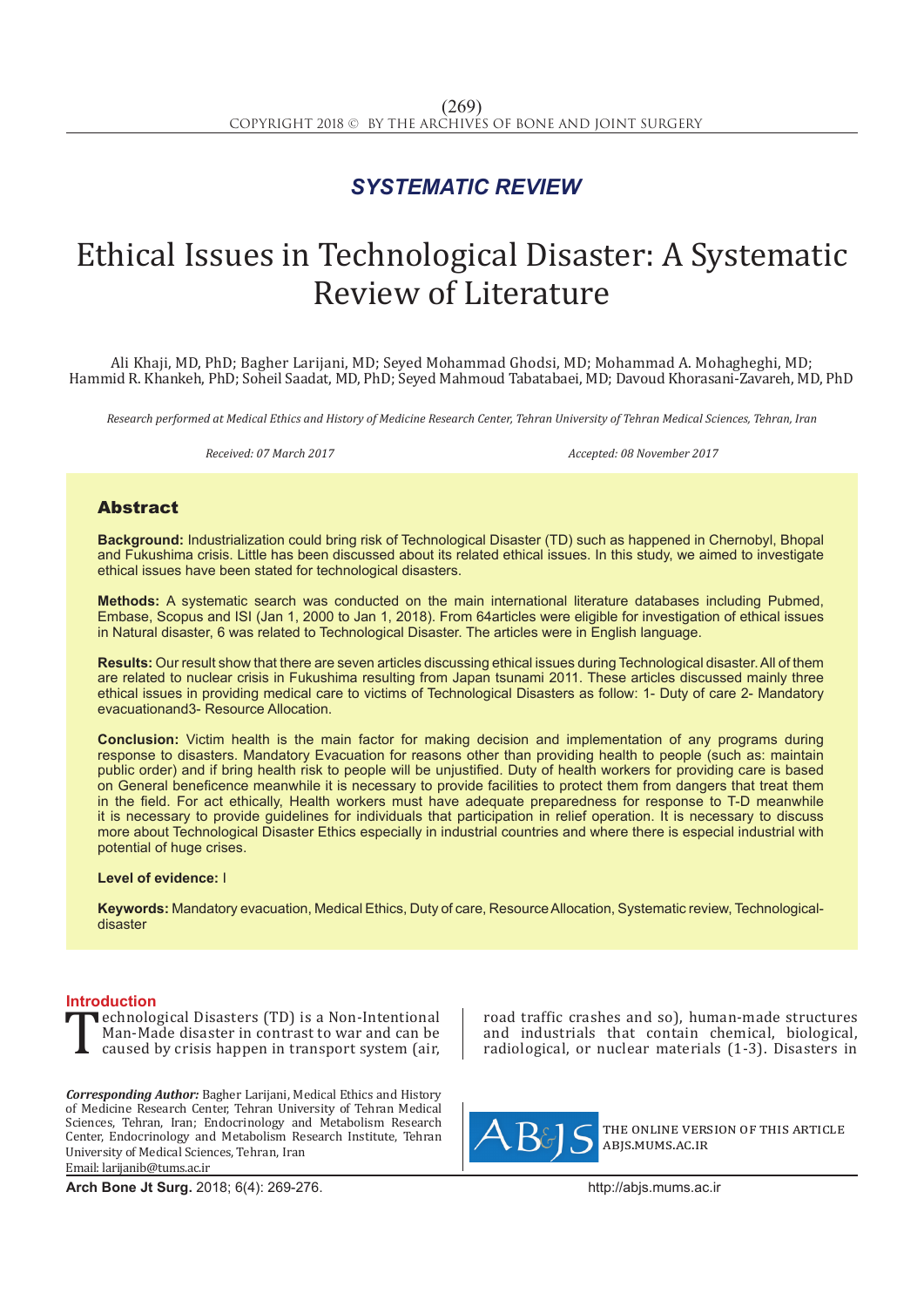THE ARCHIVES OF BONE AND JOINT SURGERY. ABJS.MUMS.AC.IR<br>TECHNOLOGICAL DISASTER ETHICS

VOLUME 6. NUMBER 4. JULY 2018

various roots have impact (directly and indirectly) on the health condition of community. It has been found that Mortality resulting from disaster include TD have significant negative effect on Gross Domestic Product (GDP) of inflicted countries which indirectly influence health condition of them (4).

The most dangerous one that have been recorded are Chernobyl, Bhopal and Japan crisis (5, 6). During Bhopal crisis more than half a million exposed to methyl isocyanide (MIC) gas and other chemicals. About 30,000 of them lost their lives (10,000 in the first days and 15,000 to 20,000 in next two decades) (7). Explosion of Chernobyl reactor happened on April 26, 1986. In two stages more than 380,000 evacuated the area around the reactor (135,000 in the first phase and about 250,000 others in the spring of 1989). There is controversy about deaths from this crisis meanwhile according to the Ukrainian government statistics, about 12,000 clean workers that participated in operation of decontamination lost their lives (8). According to a report, it is estimated that about five million people radionuclides resulting from crisis in three countries of Belarus, Russia and Ukraine. It has been reported 4000 cases of thyroid cancer due to explosion that mainly were children and young people. Only nine deaths reported for them (9).

As mentioned, this type of disaster could result to huge and very destructive crisis with long effects on the health and environment condition (10).

Despite all consequences of TD, less has been discussed about ethical issues that encounter during providing care to its victims in response phases. In this study, we aimed to investigate the ethical issues has been reported by health workers during providing care to victims of technological disasters through a systematic review study.

#### **Materials and Methods**

We performed a systematic review of literature by searching four main international literature databases including: Pubmed, Embase, Scopus and ISI. The search achieved in March 30, 2014 and consist articles published in the period of Jan 1, 2000 to Jan 1, 2018. The search strategy that used for selection of relevant articles is shown in the first Appendix. The study performed in Medical Ethics and History of Medicine Research Center (MEHMRC).

There were more than 28000 articles in our search. About 5000 excluded due to duplication [Figure 1]. The evaluation achieved based on inclusion and exclusion criteria as defined in Table 1, the judgment about the articles was based on title and abstracts. Finally, 345 articles selected selected for eligible process which was done by their full text. From them, 72 articles were suitable for our study and were related to ethical issues in medical treatment of victims of disasters. Among these articles, seven was related to technological disaster totally Japan Tsunami and Fukushima nuclear power accident. The review was achieved two times and the extracted texts were coded for ethical issues using inductive qualitative content analysis. More than 80 codes were created and reviewed frequently until categorized in 7 groups as subtheme and finally 3 them.

We used the ATLAS.ti 5.2 software for analysis. Inclusion and exclusion criteria are mentioned in Table 1.

#### **Results**

Our study showed that there are seven articles from 64discussing ethical issues in natural disaster were about providing health care to victims of TD. Three articles were review, and others were case report (1), Commentary (2) and the last was analytic discussion. Two articles have been published in 2011, four others in 2012 and the last in 2016.

The debate of these articles is mainly about three issues that discussing ethical factors in providing medical care to victims of Natural-Technological disasters including: 1- Duty of care 2- Resource Allocation and 3-Mandatory evacuation. The analysis showed seven themes discussing as follow:

#### *1- Duty of Care*

Related issues have been categorized in three parts as follow:

1- Ethical principle for duty to Care: Wicclair et al mentioned a question about the duty of care and say whether physicians have duty to provide care to the victims of disaster in every circumstance and argues that this question is an ancient one (11).

Narita et al, encounter an ethical dilema following fukushima nuclear disaster (12). They believe<br>that professionalism principles as excellence. principles as excellence, Humanitarian, accountability and altruism are the source of physician duty for providing care to victimes of disasters in affected area. On the other hand, it is nessaccary to make attention to safety of physician who work in area where there is a risk of radiation. Now, if these physician want to leave the area to protect their health, What should we do? A high standard of professionalism prevents them from leaving, but we

#### **Table 1. Inclusion and Exclusion criteria**

**Inclusion Criteria**

Years limited to 2000-2013 English Language Technological Disaster Article published Pubmed, Embase, Scopus and ISI **Exclusion Criteria** Duplication War related research epidemic illness language other than English Book review Conference Articles (Abstract)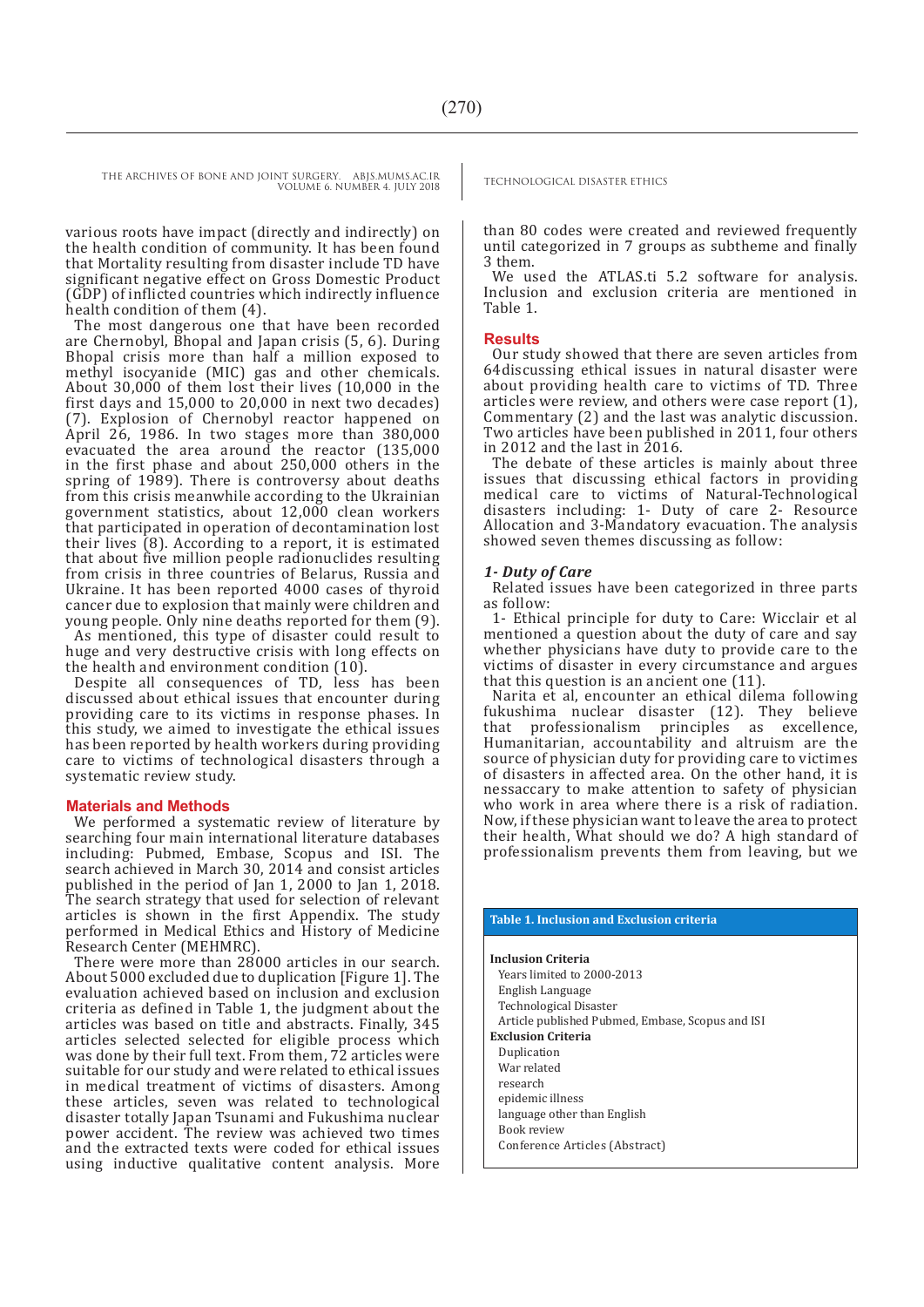# VOLUME 6. NUMBER 4. JULY 2018 Records identified through databases searching (N=28450) Recorded excluded for duplication (N=5121) Records after duplication removed (N=23329) War ( $N = 10425$ ) Research ( $N = 2126$ ) Epidemic  $(N=56)$ Other language  $(N = 453)$ Book review & Conference (N=677) Before 2000 (N=5744) Don't Related to medical care (N=3503) Records screened for eligibility at full text (N=345) These records were not eligible  $(N=273)$ Selected for study for ethics in disaster treatment (Prevention, Response, Recovery) (N=72) Natural Disaster (N= 65) Technological Disaster (7)



can not ignore the possible damage to them.

Akabayashi argues that doctors should go in critical situations to help victims and has been stated reasons for responsibility of physician for work in affected area as follow: 1- The main reason for ethical responsibility is "Beneficence principle" (13). 2- The society has spent for her/his. This spending is directly and indirectly by family and government and so… 3 the physician has special privilege in the society and the last reason is solidarity. 4- Solidarity: A society is survived only by help and assist of his people. 5- People expectation: People expect doctors and medical personnel use their knowledge and expertise to help them at the time of disaster or another emergency

THE ARCHIVES OF BONE AND JOINT SURGERY. ABJS.MUMS.AC.IR<br>TECHNOLOGICAL DISASTER ETHICS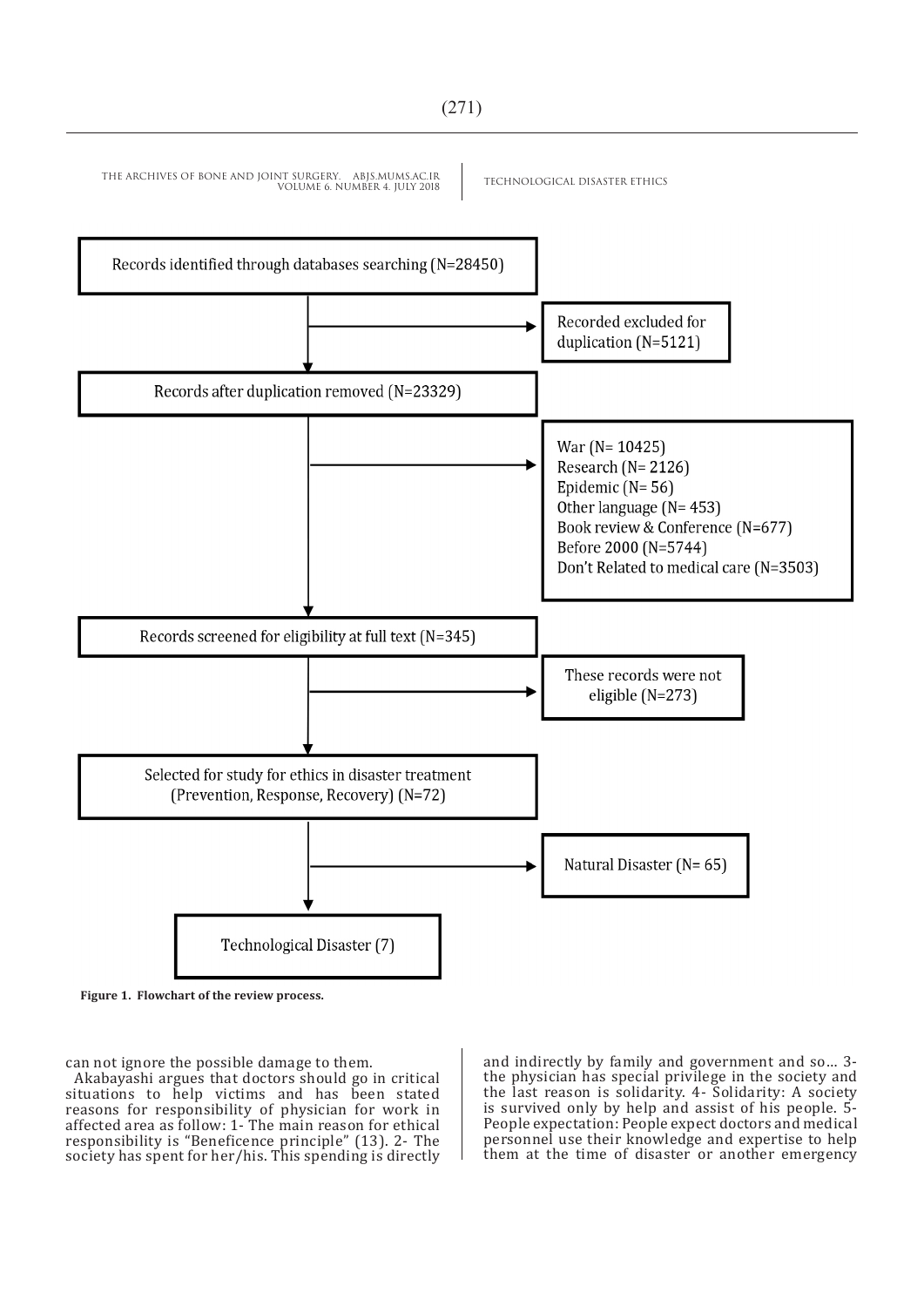THE ARCHIVES OF BONE AND JOINT SURGERY. ABJS.MUMS.AC.IR<br>TECHNOLOGICAL DISASTER ETHICS VOLUME 6. NUMBER 4. JULY 2018

#### situation.

2- Limitation for beneficence: As mentioned above, the main reason for duty of care is Beneficence principle meanwhile there is a question about the extent and level of beneficence. Is it any limitation for it or it is absolute?

Akabayashi et al believed that there is limitation for general beneficence and state that it is based on three factors: 1- necessity and urgency of situation (14). 2- The severity of compliance if the physician does not help and 3- the moral agent's ability for prevention from compliances must considered and the rate of moral agent sacrifice should be to account.

About the extent of dangers that medical personnel could sustain for helping to survival of disasters, Akabayashi have been pointed to Beauchamp and Childress argument. Beauchamp and Childress expressed that 'a person (1) has a determinate obligation of beneficence towards another person (2) if and only if each of the following conditions is satisfied  $(14, 15)$ :

1- Y is at risk of significant loss of or damage to life or health or some other major interest.

2- X's action is necessary (singly or in concert with others) to prevent this loss or damage.

3- X's action (singly or in concert with others) has a very high probability of preventing it.

4- X's action would not present significant risks, costs, or burdens to X.

5- The benefit that Y can be expected to gain outweighs any harms, costs, or burdens that X is likely to incur.'

In the following, they affirm that it is very difficult to decline "significant Risk". Definition of risk and its severity and rate is different towards people and nations (15).

3- Barriers to duty of care: The barriers are divided in two groups: the first one is related to health of themselves and their relatives. For health factors, the safety of person is important. Radiation could bring acute and chronic injuries and illness meanwhile all complications due to exposure to radioactive are not clear and could appear many years later. Injuries resulting from radioactive could debar them for taking care from their relatives that is their ethical responsibility. So, they are worry about their families: children, parents or all people who they taking care of them. Akabayashi, mention the reasons of one physician who after passing many days in providing care in Fukushima decided to leave the area (13). The physician says:

"My parents are pleading with me to come back home to them in Hiroshima. I have a family that needs me ……. What are you going to do for me if I can't have any more children because of this?"

The second group includes the following factors: 1 - responsibility to patients that before disaster he/ she was treated. Normally they are working in health centers and have responsibility of many patients. If they left their patients who will take care of them? 2-The type of treat is important. In an earthquake the

severity and consequence of situation to a great extent is obvious but in a nuclear accident it is very hard and sometimes impossible to determine of contamination and the risk of radiation. Mental history and past experiences can also have an effect. The physician has born in Hiroshima where has been experience an Atomic Attack in the end of World War II (13).

#### *2- Resource allocation*

Two groups of factors have been mentioned for distribution of scarce resource in disasters such as nuclear explosion: 1- Medical and 2-Non-medical factors.

1- Medical factors: In usual situation, the need of patients is the main factor for priority and person who need more take care soon than others. It seems this manner is based on proportionality principle. In situation that there is a lack of resource, efficacy will be added. In addition, for justifying ethically, the resource allocation must be fairness. So due to scare of resource in disaster, two other factors must be considering: Efficiency and fairness. Caro et al (16) divided patients into three categories based on their need:

1- Urgency: patients that need to intervention in quickly as possible to live. The more risk of death is enough important that considered first priority meanwhile the considered intervention must have potential to prevent the death. 2- Victims that if untreated there is very little chance to die but will give severe compliance. 3- Patients who his/her injury is not severe and it is possible to delay the treatment.

The less risk of severity compliance considered as second priority and as mentioned above the intervention has potential to prevent from the severe compliance. In addition, the access to need facilities is marked factor so what we could deduction is that the heist need (death) plus ability to response it with suitable intervention and present of related facilities take the highest priority.

If many patients entered the emergency rooms while have equal need, randomly selection could be fairness. If could allocate resource equally this is fairness

2- Non-medical factors: It should be noted that some factors such as race, gender, socio-economic and previous health conditions that have no effect on therapeutic efficacy must not consider for rationing health care. Potential conditions or performance (benefit) of future should not have place in the decision to treat or not to treat victims.

For fairness or ethical justifying the allocation in a crisis situation it must consider two aspects: the patient's medical needs and the ability to meet this need so decision must be taken on the basis of the two. Non-medical factors when effect usually is justifying such as age and sex but as independent factor are not acceptable ethically.

Knebel et al stated that flexibility is an important factor in R.A. so they argue the six strategies for manages resource in crisis situation including (17):

1- Preparedness: Warehousing and storage of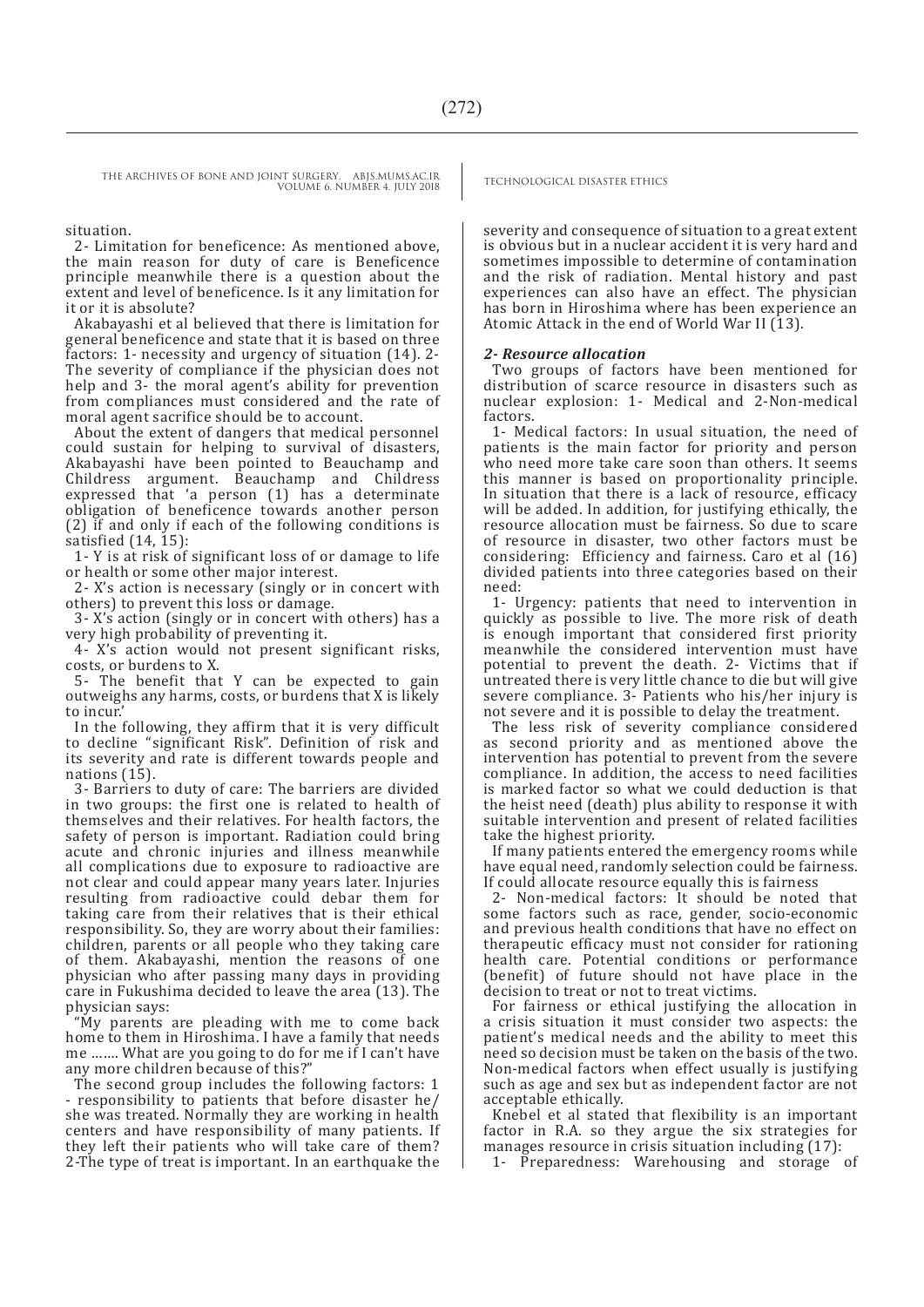VOLUME 6. NUMBER 4. JULY 2018

necessary equipment and materials according to the potential threat.

2- Substitute: The use of equipment or personnel to replace the original ones whenever needed and can do the same job.

3- Adapt: Use of equipment and personals based on the needs and constraints, adapting to existing conditions and try to maximum utilization of facilities. 4- Conserve: Less use of resources by reducing the dose or changing the application way.

5- Reuse: Re-use of facilities after separation and proper sterilization.

6- Reallocation: such as Assign a ventilator from a patient to another that was more profit or more is needed, or cut down a treat (18).

#### *Mandatory Evacuation*

1- Negative consequences of Mandatory evacuation: Living in camp or new accommodation pursuant mandatory evacuation will have serious problems. Debate usually is on the measures such as: Violation of privacy, individual freedoms and rights of citizens are important. On the other hand, health problems are being raised. There was Lack of food, water and poor sanitary conditions in Fukushima. Basic necessities such as water and food supply and medical supplies were resolved gradually but bad state of health and the problem of privacy remained. It is believed that Paternalisms acceptable and necessary in this situation since it could prevent the further damage meanwhile the mentioned problems must solve meanwhile attention to people Consent and cooperation for providing appropriate services is necessary (6).

2- The cause of Mandatory evacuation: Two mandatory evacuation orders was announced following Tsunami in Japan (2011). Certainly in the first, the aim was protection of people towards possible side effects of radiation but there is a doubt about the second time whether it is ordered for protection individuals from health consequences or maintaining public order since there are reports from Insecurity in the affected area. The author stated that the only reason that makes mandatory evacuation justify ethically is protection resident's health and safety that live in the affected area. The author opinion is that other methods to maintain public order for example; usage of army and military forces for maintenance of public order (6).

#### **Discussion**

Our study shows that there are a few articles discussing ethical issues in the field of providing care to victims of technological disaster. Comparing natural disaster, TD such as happened in Fukushima are rare and we have been witness for only two samples from this type of disaster; Chernobyl and Fukushima.

Review of articles show that they have been focused mainly on three ethical issues: 1- Duty of care 2- Mandatory evacuation and 3- Resource Allocation.

The main issue about "Duty of care" was a question and it is "to what extent professionals have duty to participate in relief operation and provide care to

THE ARCHIVES OF BONE AND JOINT SURGERY. ABJS.MUMS.AC.IR<br>TECHNOLOGICAL DISASTER ETHICS

#### victims".

For ethical responsibility of physician, the American Medical Association (AMA) stated that physician must provide care to injured and ill person at the time of emergencies and during disaster even if the likely risk is more than what is normally found (19, 20). Iserson et al stated that professional has duty to accept fairly a part of the risks in the workplace (21). Morin et al believed that doctors should not put themselves in danger if its benefit is less than the danger (22). On the other hand, professionals have duty to save their safety and health (19, 23).

So, care workers must protect from their health and life meanwhile they must accept the risk for help to injured people. In fact, they must balance between the risk and benefice of their provided care. It seems that manner is based on proportionality principle. Now, there is a question: what extent is the risk that they could accept? Unfortunately, there is not an exact response to this question. The fact is that it is impossible to determine a sharp and exact line between duty and un-duty for care in disaster.

Beneficence principle is the main cornerstone for duty of care in disaster. As said, there are limitations for it. Beauchamp and Childress describe the border of risk acceptance and no as "Significant Risks" but they themselves mentioned that there is an important problem and it is very difficult to determine an exact definition for "significant risks". We must pay attention to existence of this differences definition for risk and its acceptable border nationally and internationally (15).

It seems that is why somebody despite prevail of utilitarian ethics in disaster believe that virtue ethics and self-sacrifice could help us in very difficult circumstance such as that the manager of Fukushima Daiichi Nuclear power plant did (24).

2- Prevention of negative health and social consequences is a main factor for justifying mandatory evacuation ethically. Some reports suggest that the number of people who lost their lives resulting from mandatory evacuation in Fukushima was more than tsunami itself. Further studies have shown that this increase is related to older individuals who lived in a nursing home. Changes in living, the creation of new conditions and especial needs in camps or new location resulted to increasing of mortality. This reports show that the initial stages of individual's evacuation that are alone have the greater risk and can increase the mortality of the elderly (25, 26).

To deal with this problem and prevent mortality of elderly people in similar circumstances, a model of forced evacuation suggested. The Results of studies in Chernobyl show that the thyroid cancer is the most common one among victims of a nuclear explosion. The time necessary for complications in the elderly is very more than their life expectancy. Due to the longterm effects of radiation on children and youth people, the evacuation is essential for their health and safety. Due to this issue it is offered that we allow to eldery to remain in affected area meanwile force young and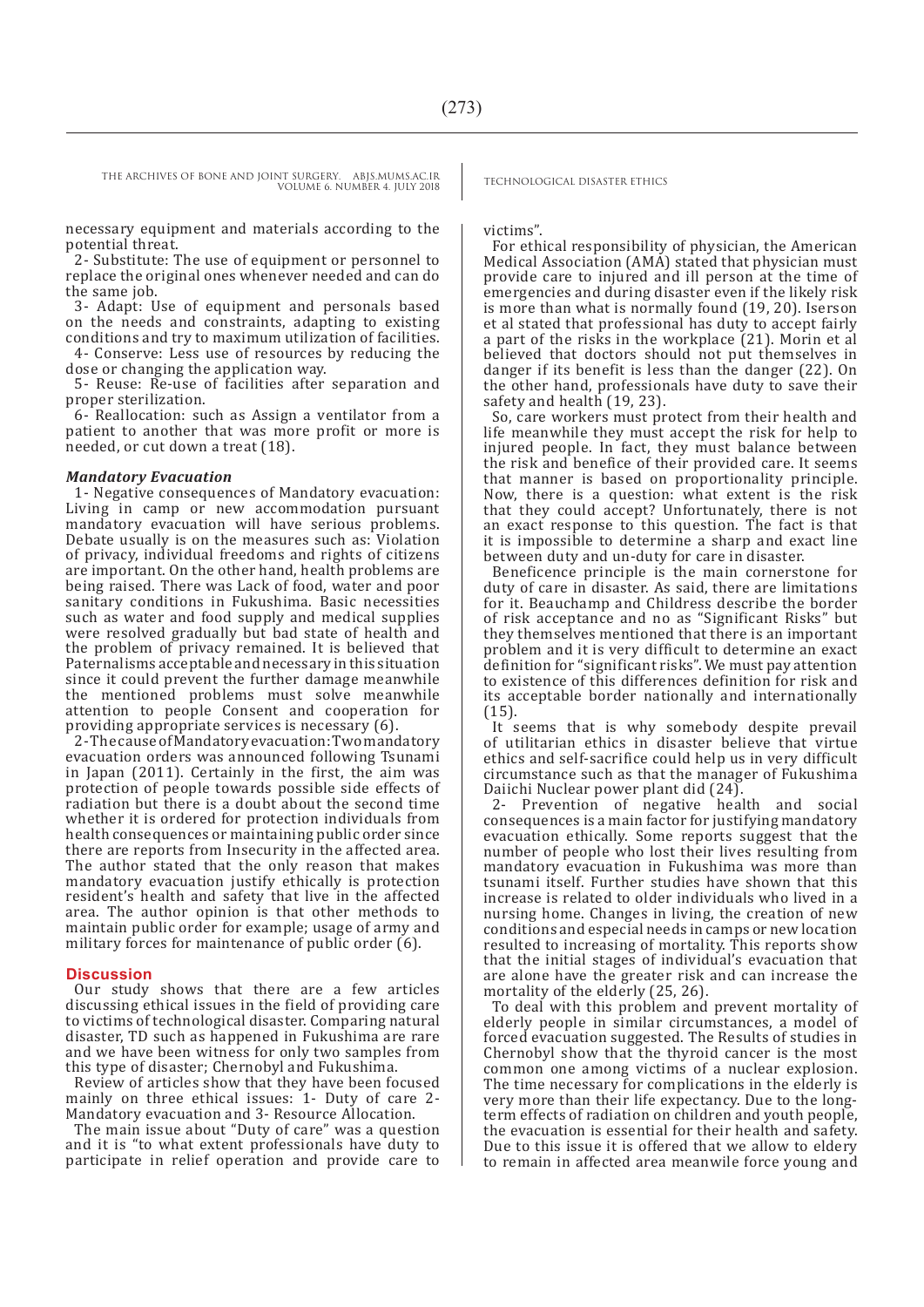THE ARCHIVES OF BONE AND JOINT SURGERY. ABJS.MUMS.AC.IR<br>TECHNOLOGICAL DISASTER ETHICS VOLUME 6. NUMBER 4. JULY 2018

#### children to abbanden there.

Taking into account life expectancy considering the results of health evaluation of Chernobyl victims, we may be able to allow to elderly who are not willing to leave the area, remain in their homes in affected area meanwhile children and young people leave the area even by force if necessary. In contrast, the opponents believethat this policy will divide family and could be harmful. This manner of evacuation can cause a rupture in the family structure. In addition, it is nessecary to note that some of these people were living in nursing homes and others lived alone in a house.

The second issue is whether public order could be morally acceptable a reason for the mandatory evacuation of people following occurrence of disaster? In answer they stated that only protection of individual health and safety is acceptable ethically and we can take another way to establish public order expect evacuation.

3- What has been mentioned for Resource allocation in a T.D is simillar to that isaccepted in other natural disaster but it seems that determination of severity and extent of injurirs following a T.D make disicion making very dificult. Due to the unknown extent of the affected area in some of TD such as an atomic explosion, make assessment of the amount and type of injuries very difficult and somewhat unpredictable. Need and efficiancy of intervention are the basicelements for Disician but when the compliance and extent of injuries is unkown, efficiancy of treatment isnotin certain non-predictable. In a earthquake, flood and so, the type of injuries and related illnnes or their severity is predictable in a great extent but our knowledge about consequences of TD such as a atomic accident is very little and inadequate.

Another issue is repeated assesment of field situation and evaluation of victim,shealth condition. Itis an important factor to make correct and ethical disician for resource allocation. We need accurate and timely informationfor desicien. It is very likely that we obligated to change previous desiciens such as that need to do in repeat triage. The repeat triage usually bring hard situation for disician making whilewe have less discussion about it among professinals (18).

Someone has been tries to answer to this question: what extent is the risk that care providers could accept during disaster? According to the utilitarian ethics we must balance between the risk and benefice of care that will be provided. It is based on proportionality principle. Unfortunately, it isn't possible to determine a sharp and exact border between ethically acceptable and non-acceptable duty in disaster.

Mandatory evacuation has negative effect on health and social condition of victims. We must try reducing these negative effects. One way is that the reason of evacuation limited to control of a health reason. In the other hand, mandatory evacuation is acceptable ethically only when is based on protection from health condition of affected individuals and Establish of

public order could not be acceptable one. For establish public order in affected area it is possible to use from police or army forces. The proposed method to prevent mortality of elderly in mandatory evacuation was allowing to elderly to stay in the affected area and transfer young and children. It is not acceptable since it will result to disintegration of the family structure.

Resourec allocation is fair only when is based on medical need. In addition,selected intervention must be effective. Non-medical fcactorsalone and as an independent factor could not be ethichally acceptable. There is not a prominent differnce between triag in Natural and Technologivcal disaster except that the determination of extent and severity of injuries is very dificult.

*Limitation:* Total articles is related to Fukushima or one of TD. The previous technological disasters have not been investigated ethically. It is posssible that rerlated articles has been published in nationality language that is outed from our study. The English langugae is our exclusion criteria.The likely of outbreak of Technological disasters increase follow industrialization of more countries in the world. Our knowledge is low and will be so since some of them will not reported since political or financial problems.

#### **Acknowledgements**

This study was approved by the Research Vice-Chancellor (Proposal No. 8921435002) and the ethics committee (IR.TUMS.VCR.REC.1396.3224) of Tehran University of Medical Sciences. This research was the subject of a Ph.D. thesis of Ali Khaji as a PhD Candidate in Medical Ethics, Medical Ethics and History of Medicine Research Center, Tehran University of Medical Sciences, Tehran, Iran.

*Funding/Support:* This research has been performed with a grant from Trauma and Surgery Research Center, Sina General hospital, Tehran University of Medical Sciences (Grant Number: No.29/01/38/1392).

#### Ali Khaji MD PhD

Medical Ethics and History of Medicine Research Center, Tehran University of Medical Sciences, Tehran, Iran Sina Trauma and Surgery Research Center, Tehran University of Medical Sciences (TUMS), Tehran, Iran

Bagher Larijani MD

Medical Ethics and History of Medicine Research Center, Tehran University of Tehran Medical Sciences, Tehran, Iran

Endocrinology and Metabolism Research Center, Endocrinology and Metabolism Research Institute, Tehran University of Medical Sciences, Tehran, Iran

Seyed Mohammad Ghodsi MD

Brain and Spinal Cord Injury Research Center,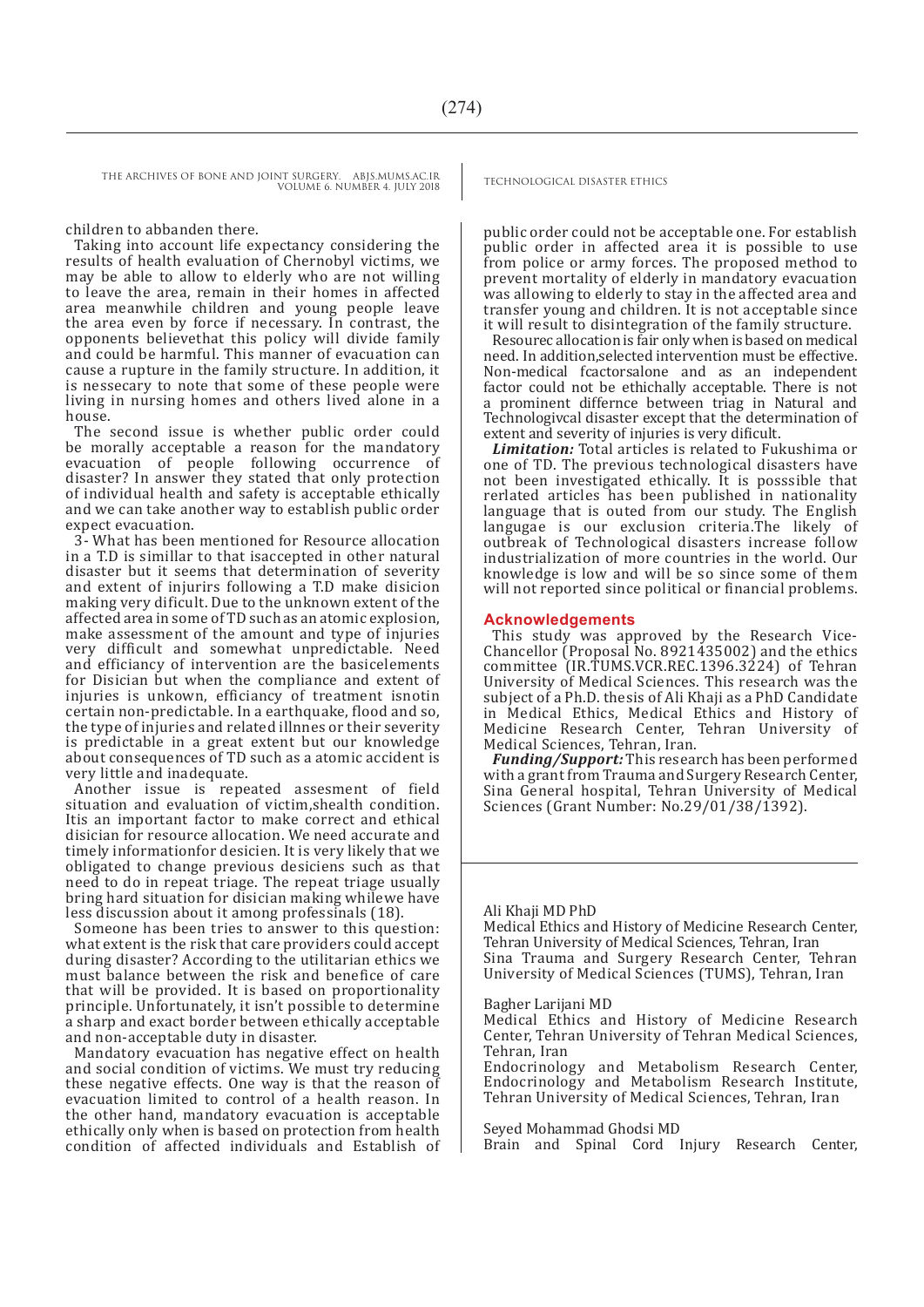THE ARCHIVES OF BONE AND JOINT SURGERY. ABJS.MUMS.AC.IR<br>TECHNOLOGICAL DISASTER ETHICS VOLUME 6. NUMBER 4. JULY 2018

Neuroscience Institute, Tehran University of Medical Sciences, Tehran, Iran

Mohammad A. Mohagheghi MD

Cancer Research Center of the Cancer Institute, Tehran University of Medical Sciences, Tehran, Iran

Hammid R. Khankeh MD Health in Emergency and Disaster Research Center, USWR, Tehran, Iran

Soheil Saadat MD PhD Sina Trauma and Surgery Research Center, Tehran University of Medical Sciences (TUMS), Tehran, Iran

Seyed Mahmoud Tabatabaei MD Medical Ethics and History of Medicine Research Center, AND Department of Medical Ethics, Tehran University of Medical Sciences, Tehran, Iran

Davoud Khorasani-Zavareh MD PhD Safety Promotion and Injury Prevention Research Center, Shahid Beheshti University of Medical Sciences, Tehran, Iran Department of Health in Disaster and Emergency,

School of Health Safety and Environment, Shahid Beheshti University of Medical Sciences, Tehran, Iran Department of Clinical Science and Education, Karolinska Institute, Stockholm, Sweden

#### **References**

- 1. Smith E, Wasiak J, Sen A, Archer F, Burkle FM Jr. Three decades of disasters: a review of disaster-specific literature from 1977-2009. Prehosp Disaster Med. 2009; 24(4):306-11.
- 2. Weisaeth L, Knudsen Ø Jr, Tønnessen A. Technological disasters, crisis management and leadership stress. J Hazard Mater. 2002; 93(1):33-45.
- 3. Euripidou E, Murray V. Public health impacts of floods and chemical contamination. J Public Health (Oxf). 2004; 26(4):376-83.
- 4. Kirigia JM, Sambo LG, Aldis W, Mwabu GM. The burden of natural and technological disaster-related mortality on gross domestic product (GDP) in the WHO African region. Afr J Health Sci. 2002; 9(3-4):169-80.
- 5. Jargin SV. Chernobyl-related cancer and precancerous lesions: incidence increase vs. late diagnostics. Dose Response. 2014; 12(3):404-14.
- 6. Akabayashi A, Hayashi Y. Mandatory evacuation of residents during the Fukushima nuclear disaster: an ethical analysis. J Public Health (Oxf). 2012; 34(3):348-51.
- 7. Sharma DC. Bhopal: 20 years on. Lancet. 2005; 365(9454):111-2.
- 8. Marples DR. Chernobyl. Encyclopedia of Russian History. Available at: URL: http://www.encyclopedia. com/places/commonwealth-independent-states-andbaltic-nations/cis-and-baltic-political-geography-17; 2004.
- 9. World Health Organization. Chernobyl: the true scale of the accident  $\tilde{z}0$  years later a UN report provides definitive answers and ways to repair lives. Geneva: World Health Organization; 2005.
- 10.Bird WA, Little JB. A tale of two forests: addressing postnuclear radiation at Chernobyl and Fukushima. Environ Health Perspect. 2013; 121(3):A78-85.
- 11.Wicclair M, Barnard D. Introduction -- a modern version of an ancient question. Camb Q Healthc Ethics.

2012; 21(3):391.

- 12.Narita M, Tokuda Y, Barnett P. Professionalism of physicians at a major teaching hospital during the Fukushima nuclear disaster. QJM. 2016; 109(7):447-8.
- 13.Akabayashi A. Must I stay? -- the obligations of physicians in proximity to the Fukushima Nuclear Power Plant. Camb Q Healthc Ethics. 2012; 21(3):392-5.
- 14.Akabayashi A, Takimoto Y, Hayashi Y. Physician obligation to provide care during disasters: should physicians have been required to go to Fukushima? J Med Ethics. 2012; 38(11):697-8.
- 15.Beauchamp TL, Childress JF. Principles of biomedical ethics. 7th ed. New York: Oxford University Press; 2013.
- 16.Caro JJ, DeRenzo EG, Coleman CN, Weinstock DM, Knebel AR. Resource allocation after a nuclear detonation incident: unaltered standards of ethical decision making. Disaster Med Public Health Prep. 2011; 5(Suppl 1):S46-53.
- 17.Knebel AR, Coleman CN, Cliffer KD, Murrain-Hill P, McNally R, Oancea V, et al. Allocation of scarce resources after a nuclear detonation: setting the context. Disaster Med Public Health Prep. 2011; 5(Suppl 1):S20-31.
- 18. Eyal N, Firth P; MGH Disaster Relief Ethics Group. Repeat triage in disaster relief: questions from haiti. PLoS Curr. 2012; 4:e4fbbdec6279ec.
- 19.Holt GR. A physician's ethical responsibility to prepare for and respond to disasters and other catastrophic events. South Med J. 2013; 106(1):1-2.
- 20.Grimaldi ME. Ethical decisions in times of disaster: choices healthcare workers must make. J Trauma Nurs. 2007; 14(3):163-4.
- 21.Iserson KV, Heine CE, Larkin GL, Moskop JC, Baruch J, Aswegan AL. Fight or flight: the ethics of emergency physician disaster response. Ann Emerg Med. 2008;